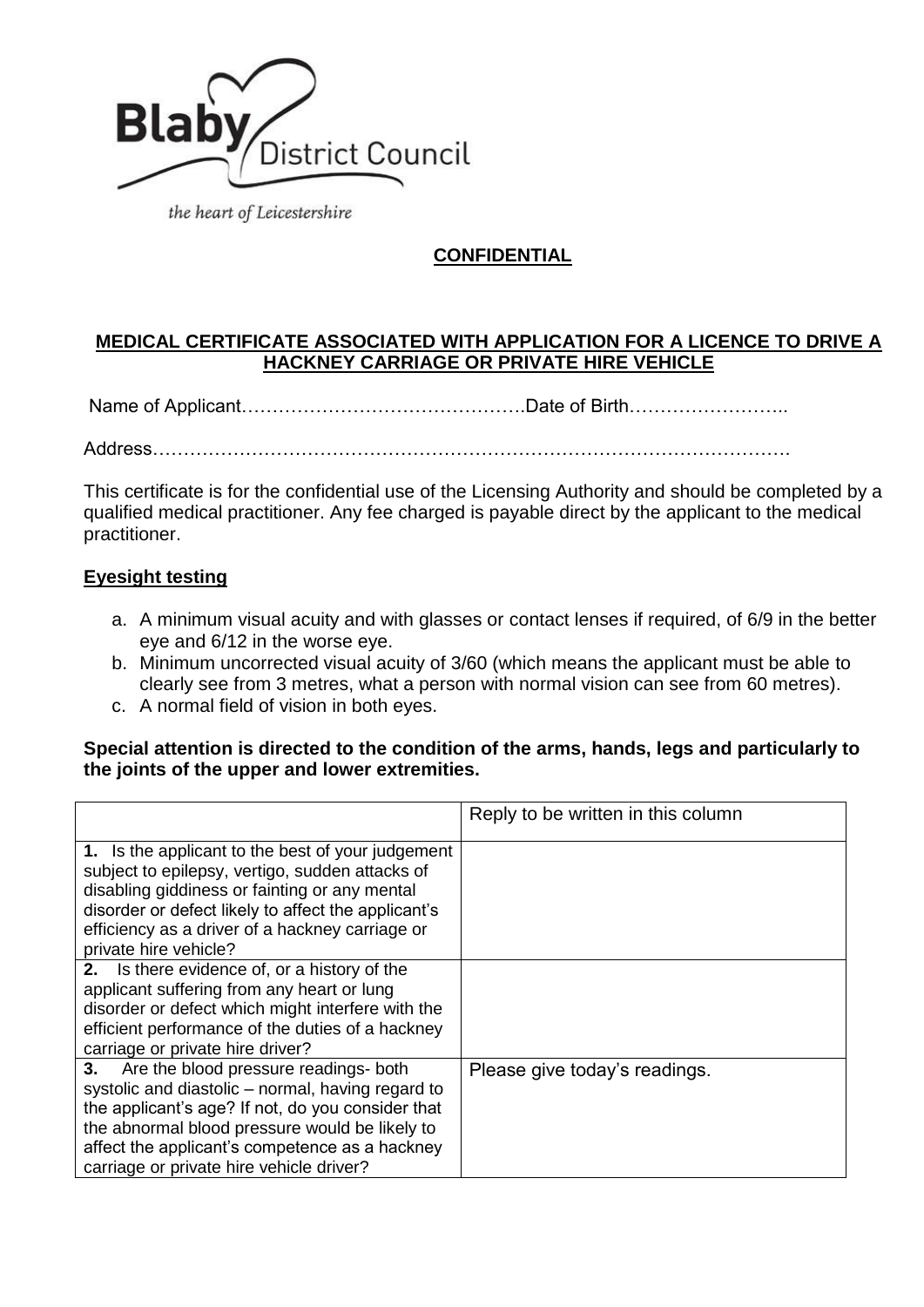| 4. (a) Is there any defect of vision? If yes,<br>please give information as detailed above.<br>(b) Also give acuity of vision by Snellens<br>Test type with and without glasses and answer<br>the following:-                                                                  | (a)<br>without glasses           |
|--------------------------------------------------------------------------------------------------------------------------------------------------------------------------------------------------------------------------------------------------------------------------------|----------------------------------|
|                                                                                                                                                                                                                                                                                |                                  |
| (i) Was the test conducted with the applicants<br>own glasses, or                                                                                                                                                                                                              | with glasses (if applies)<br>(i) |
| (ii) Have suitable glasses been prescribed?<br>(iii) Do you consider that the applicant should                                                                                                                                                                                 | (ii)<br>(iii)                    |
| wear glasses when driving?<br>(iv) Is the applicant's field of vision by hand test<br>satisfactory?                                                                                                                                                                            | (iv)                             |
| (v) Is the colour vision normal?<br>(vi) Does the applicant suffer from a squint or<br>any other visual defect which could affect fitness                                                                                                                                      | (v)<br>(vi)                      |
| to drive a motor vehicle?<br>(vii) Could any visual defect observed be<br>sufficiently corrected to make the applicant fit to                                                                                                                                                  | (vii)                            |
| drive a hackney carriage or private hire vehicle?                                                                                                                                                                                                                              |                                  |
| 5. Is there any history or evidence of any of<br>the following conditions:<br>(i) significant psychotic disorder within the past 6                                                                                                                                             |                                  |
| months;<br>(ii) psychotic illness with the past 3 years<br>including psychotic depression;<br>(iii) dementia or cognitive impairment.                                                                                                                                          |                                  |
|                                                                                                                                                                                                                                                                                |                                  |
| 6.<br>Is there any defect of hearing? If so, do you<br>consider that it would interfere with the efficient<br>performance of the applicant's duties as<br>hackney carriage or private hire vehicle driver?                                                                     |                                  |
| 7. Has the applicant any deformity or loss of<br>limbs? If so, could it interfere with the efficient<br>performance of the applicant's duties as a<br>hackney carriage or private hire driver?                                                                                 |                                  |
| Is the applicant sufficiently active for the<br>8.<br>performance of the duties of a hackney carriage<br>or private hire driver?                                                                                                                                               |                                  |
| 9. Is there any history or evidence of sleep<br>apnoea syndrome, narcolepsy, cataplexy or<br>any other medical condition causing<br>excessive daytime sleepiness?                                                                                                              |                                  |
| Does the applicant show any evidence of<br>10.<br>being addicted to the excessive use of alcohol,<br>tobacco or drugs? Is there any history or<br>evidence of alcohol or drug dependency in the<br>past 3 years or persistent alcohol or drug misuse<br>in the past 12 months? |                                  |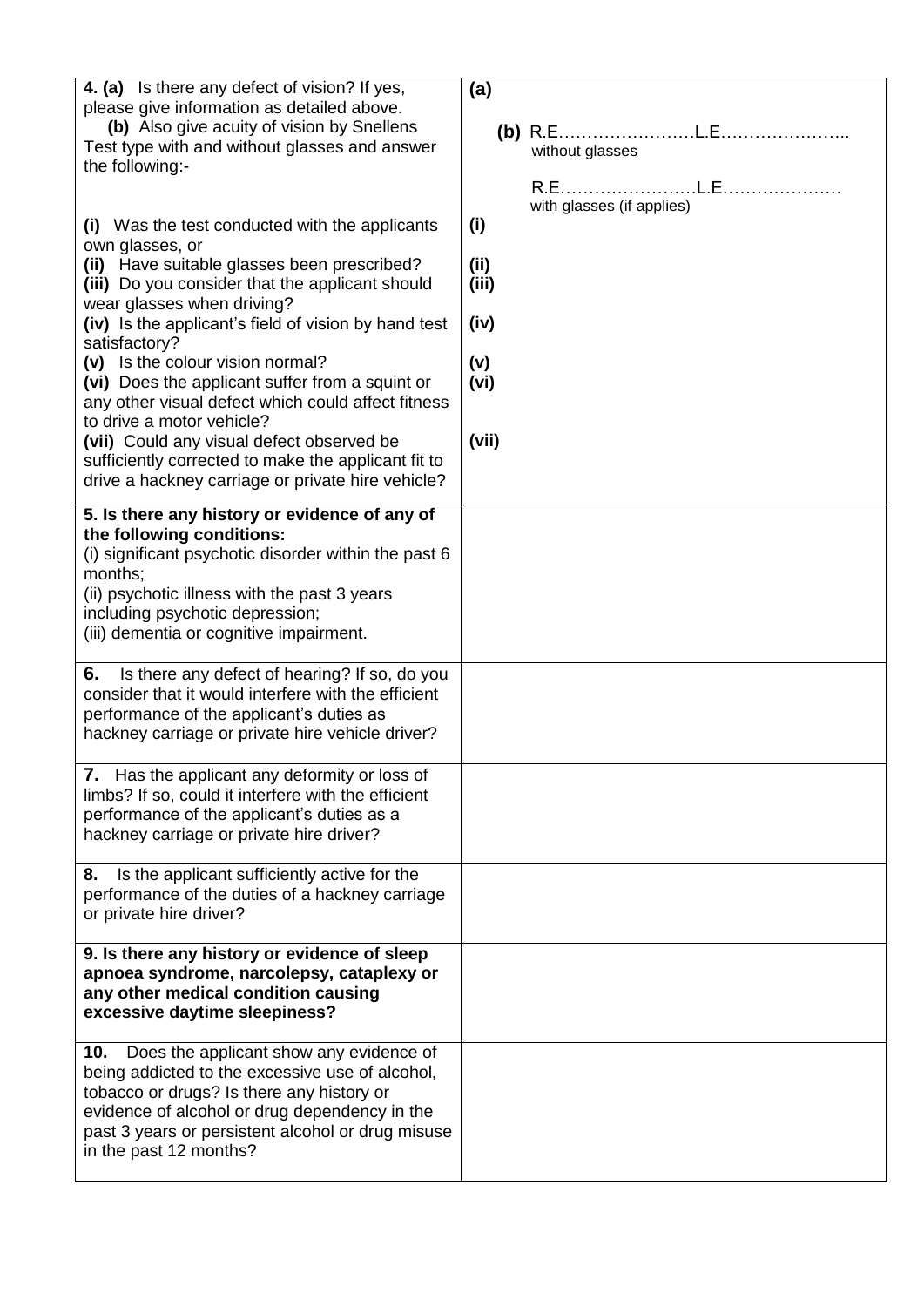| 11.                                                                                                                                                                                       | Yes/No                                                                                       |
|-------------------------------------------------------------------------------------------------------------------------------------------------------------------------------------------|----------------------------------------------------------------------------------------------|
| (i) Does the applicant have diabetes?<br>If YES, is it managed by:<br>A) Insulin (specify date started on insulin)<br>B) Oral Hypoglycaemic agents & diet, or<br>C) Managed by diet alone | Insulin / Oral & Diet / Diet<br>(please delete as necessary)<br>(Date started)(Insulin only) |
| (ii) Does the applicant test blood glucose at<br>least twice every day? Is the test carried out at<br>times relevant for driving?                                                         |                                                                                              |
| (iii) Does the applicant carry a fast acting<br>carbohydrate in the vehicle when driving?                                                                                                 |                                                                                              |
| (iv) In the past 12 months, has the applicant<br>suffered a hypoglycaemic episode requiring the<br>assistance of another whilst driving?                                                  |                                                                                              |
| (v) Please confirm that the applicant has a<br>history of responsible diabetic control and is at<br>minimal risk of a hypoglycaemic attack resulting<br>in incapacity.                    |                                                                                              |
|                                                                                                                                                                                           |                                                                                              |
| (vi) Does the applicant have a clear<br>understanding of diabetes and the necessary<br>precautions for safe driving?                                                                      |                                                                                              |
| 12. Does any medication currently taken<br>cause side effects that could affect safe<br>driving?                                                                                          |                                                                                              |
| Is the applicant in your opinion generally fit<br>13.<br>as regards (a) bodily health and (b)<br>temperament, for the duties of a hackney<br>carriage or private hire vehicle driver?     |                                                                                              |
| 14. Is there any abnormality present that is not<br>included in the above questions?                                                                                                      |                                                                                              |

To: **Licensing Officer, Blaby District Council, Council Offices, Desford Road, Narborough, Leicester, LE19 2EP.** 

I certify that I have this day examined…………………………………………………………… The answers to the foregoing questions are correct to the best of my knowledge and belief.

Signature of qualified and Registered Medical Practitioner……………………………………

Address/Practice stamp……………………………………………………………………………

Date…………………………………